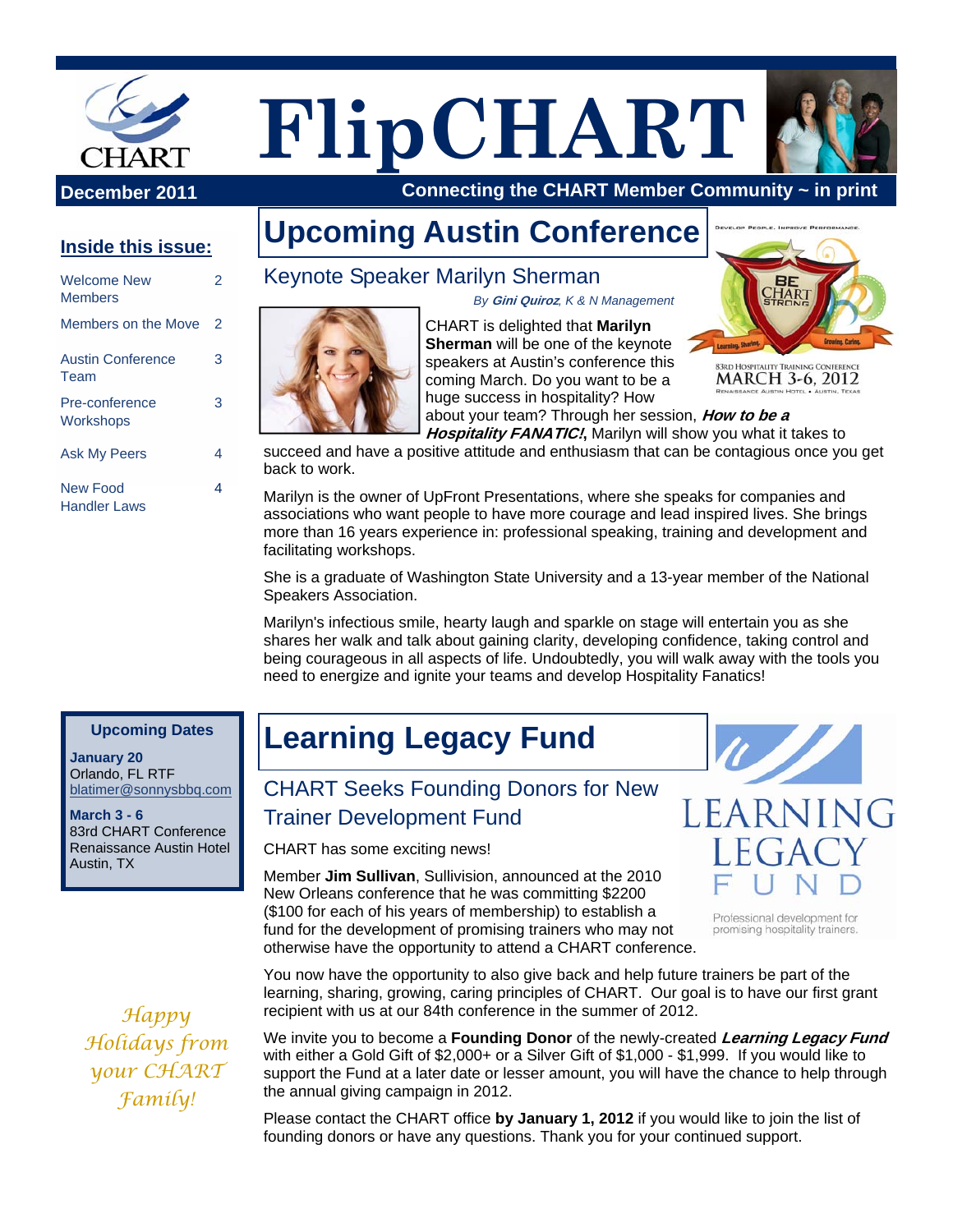

Welcome New CHART Members *Members joining (or rejoining) since April 2011* 

**Sara Anderson**, Café Enterprises

**Vicky Baggett**, Buffet Partners

**Steven Baker**, Macaroni Grill

**Melanie Barnes**, Mexican **Restaurants** 

**Tim Baum**, Hooters of America, LLC.

**Ryan Blevins**, Outback Steakhouse

**Salena Boone**, Togo's Eateries, Inc.

**Erin Brady Wenttang**, Ted's Montana Grill

**Charlotte Bryant**, Gaylord National Resort & Convention Center

**Julie Cabral**, Hard Rock International

**Laura Cobos**, Texas Roadhouse

**Paul Craythorne**, FOCUS Brands

**Ann Marie Daley**, 99 Restaurants

**Kelley Dersch**, Bob Evans **Restaurants** 

**Oseikhuemen Elimimian**, The Hardley Apartments

**Jenny Elkins**, Kona Grill

**Harry Erardi**, Sbarro, Inc.

**Bryan Frame**, Galardi Group-Wienerschnitzel

**Tra-C Garcia**, JK&T Wings, Inc.

**Michael Gillespie**, Newk's Express Café

**Aaron Gray**, Planet Smoothie, Inc.

**Heather Hampton**, Legal Sea Foods

**Whitney Harper**, HVS

**Katherine Henry**, Lone Star Steakhouse

**Stephanie Holland**, Corner Bakery Café

**Lucas Jensen**, Outback Steakhouse

**Lynn Johnson**, Famous Dave's

**Christina Jones**, Romano's Macaroni Grill

**Julie Juvera,** Texas Roadhouse

**George Kelsey**, Culver Franchising

**Ann Klerman**, Levy Restaurants

**Maite Kuhns**, Parasole Restaurants

**Heather Lane**, Moe's Southwest Grill

**Dennie Laney**, Romano's Macaroni Grill

**Alex Laney**, Darden (LongHorn<br>Steakhouse)

**Alyssa Leddy**, Ted's Montana Grill

**Justin Lemos**, Tilted Kilt Franchise

**Charlotte Lesick**, Crestline Hotels and Resorts

**Laura Linthicum**, Carlson **Restaurants** 

**Lolita Mackey**, Steak Out Franchising, Inc.

**Jerry Madden**, JK&T Wings, Inc.

**Kevin Maionchi**, The Broadmoor

**Betsy Martin**, Ninety Nine **Restaurants** 

**Lisa Medina**, Pappas Restaurants

**Jeff Miller**, The Coffee Bean & Tea Leaf

**Vincent Miola**, Darden (LongHorn Steakhouse)

**Mandy Monk**, Brinker International

**Serah Morrissey**, The Depot **Minneapolis** 

**Shellie O'Toole**, Ohio Restaurant Assoc.

**Ani Ovasapyan**, Universal Studios Hollywood

**Reiko Padilla**, Honeybee Foods Corp.-Jollibee

**Jackie Payne**, Cracker Barrel

**Tracy Petreman**, Canalta Hotels

**Polly Pinneaux**, Romano's Macaroni Grill

**Gary Prell,** American Customized Training Solutions at The Int'l Culinary **Center** 

**Richard Radell**, Waukesha County Technical College

**Mark Reedy**, Newk's Express Café

**Tracy Richter**, Famous Dave's of America

**Mildred Rivers**, Darden Restaurants

**Robert Rodriguez,** Real Mex Restaurants

**Chad Sager**, CKE

**Pepe Schley**, Aloha Hospitality

**Jordan Sessions**, Papa Murphy's Int'l

**Bret Shaffer**, CEC Entertainment

**Shaina Sims**, California Pizza Kitchen

**Charlene Smith**, The Cheesecake Factory

**Joe Sowerby**, Moe's Southwest Grill/ **FocusBrands** 

**John Stevenson**, Tilted Kilt Franchise Operating, LLC.

**Laura Stombaugh**, Romano's Macaroni Grill

**Beth Tarbell**, Macaroni Grill

**Jaessica Taylor**, AMF Bowling Centers, Inc.

**Matt Thomas**, CraftWorks Restaurants & Breweries

**Latisha Tyler**, Morton's, The **Steakhouse** 

**Barbara Underwood**, Cheddar's Casual Café

**Will van Staden**, Outback **Steakhouse** 

**Kim VanHeuvelen**, Outback **Steakhouse** 

**Melissa Varela**, Wildflower Bread Company

**Dina Westerby**, Arby's Restaurant Group

**Marianne White**, 99 Restaurants

**Gregory Wong**, Darden (LongHorn<br>Steakhouse)

**Charlie Zoller**, Ivars

## Members on the Move

**Best Wishes** to two of our CHART members who have recently changed jobs.

- **Christine San Juan is now** VP of Training & HR at Boloco
- ♦ **Lisa Oyler**, CHT, CTA, is now Human Resources Manager at St. Regis Deer Valley

*Even if you haven't moved, make it one of your resolutions to take a moment and* **update your online profile** *(adding a photo gets you bonus points!). Simply login to www.chart.org and click on Dashboard under My Tools.* 

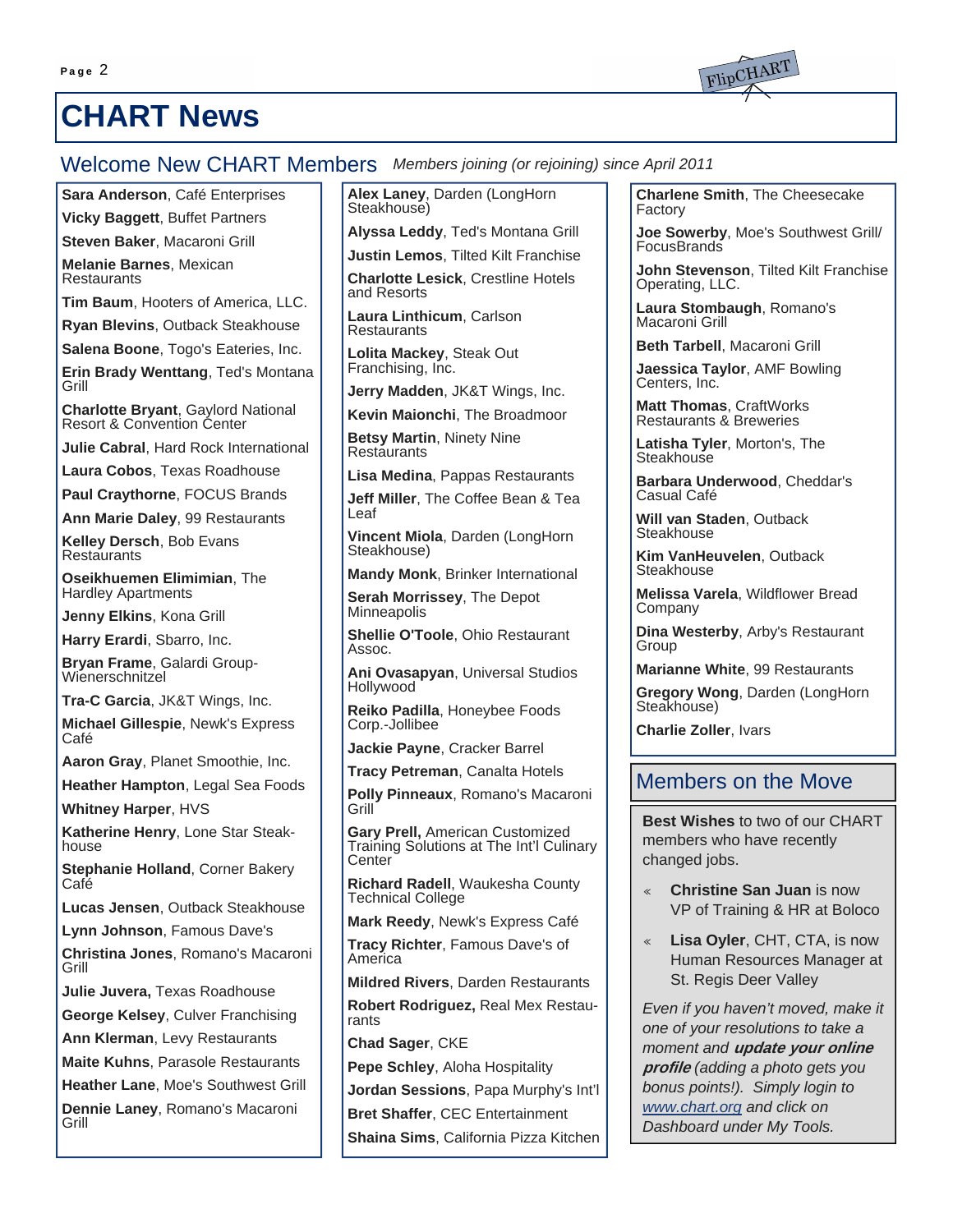

# **Upcoming Austin Conference**

# Conference Team

Keeping with the theme, we've asked each team member to share with you something "weird" about themselves.



Communications/Social Media Director **Gini Quiroz**, Director of Training & Development, K & N Management

'Weirdness': *Gini has never learned how to do a cartwheel and secretly (well, until now) dreams of being a rapper.*



#### Hospitality Co-Director

**John Alexander**, Sr. Manager, National Accounts, East, National Restaurant Association

'Weirdness': *John has cycled 1,000 miles this past year; this time without training wheels!*



Hospitality Co-Director

**Kirstie Johnson**, Sr. Manager of Training, Maggiano's Little Italy

'Weirdness': *Kirstie will drop everything to go to a great street festival. She loves the live music, people watching and shopping. Her favorite is the All Soul's Procession in Tucson, which honors ancestors.*

# Pre-Conference Workshops

Get a jump start on learning and arrive early (by noon Saturday) and you'll have the opportunity to attend one of two CHART Competency workshops.

#### **Manager Role: Coaching and Development**

A successful training manager must constantly evaluate and give feedback to their staff as well as set goals and provide opportunities for them to develop, grow and improve.

#### **Learn how to:**

- be aware of staff members' strengths and challenges
- improve skill set of instructional design team and trainers by offering constructive feedback
- provide opportunities for ongoing development of staff
- $\textdegree$  delegate challenging projects and tasks to appropriate team members
- « lead team through strategic planning process to identify specific goals and objectives for their areas





First Time Attendees Co-Director **Chip Romp**, VP, Training & Development, Fazoli's Italian Restaurants

'Weirdness': *Growing up in Sandusky, Ohio (Home of Cedar Point Amusement Park), Chip once rode the same roller coaster 67 times in one day!*



#### Registration Director

**Kyle Witbracht**, Manager of Training & Development, Karl Strauss Brewing **Company** 

'Weirdness': *Kyle wears sunglasses & glasses WITHOUT lenses in them anytime he goes out with his group of friends. He owns 30 different pairs and none of them have lenses. And, yes, even Justin Bieber appreciates them!*



#### **Trainer Role: Presentation Effectiveness**

Are your presentations driving the desired results? If not, this workshop will teach you the behaviors that will enhance your ability to prepare and make a quality presentation that will more effectively drive your company's sales and build profits. **Learn how to:** 

- $\bullet$  be organized and prepared for training sessions
- possess a reasonable knowledge of the subject matter
- « connect classroom content to participant's job responsibilities
- « demonstrate a participant-centered approach
- provide an interactive learning experience that encourages learner involvement